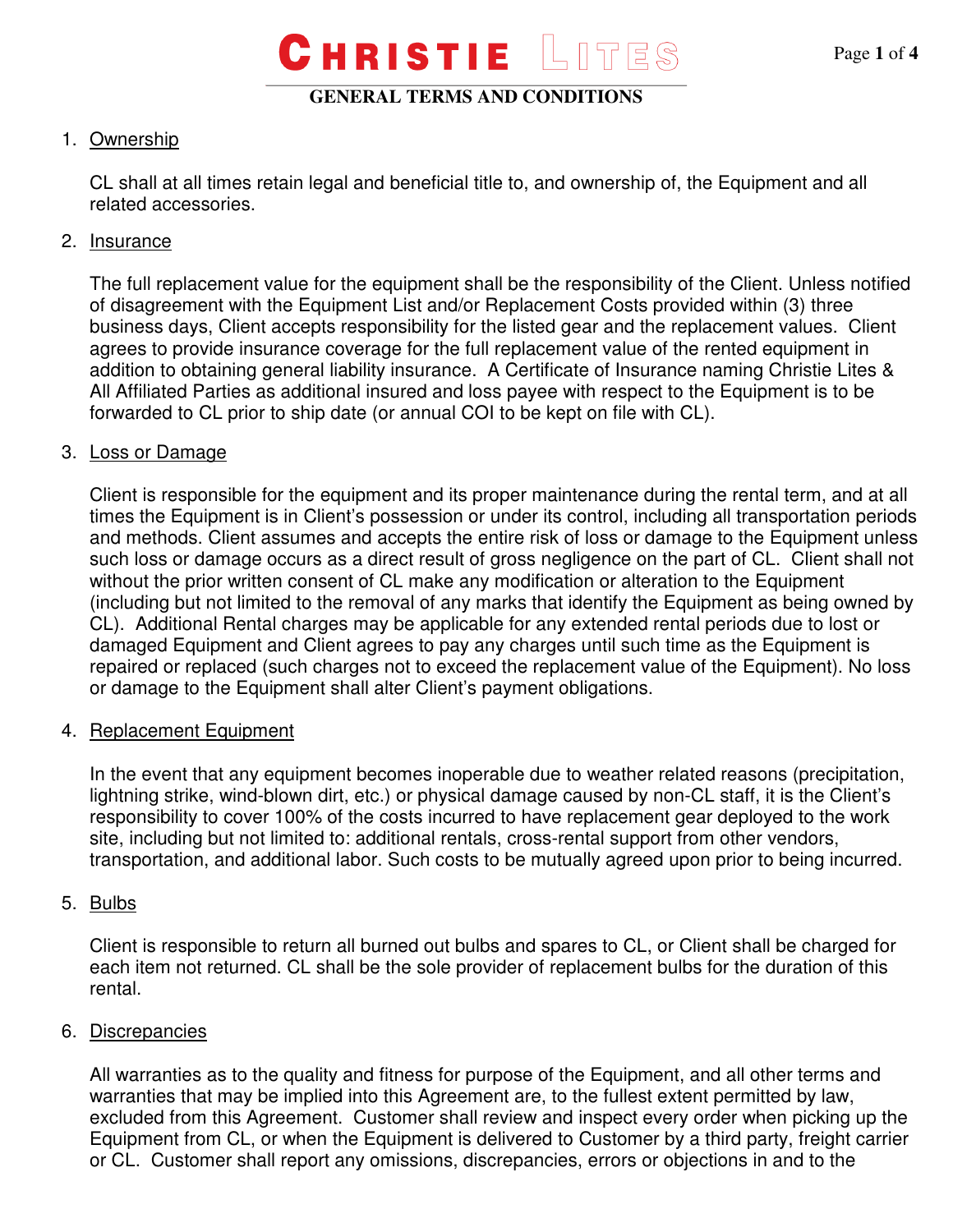### **GENERAL TERMS AND CONDITIONS**

Equipment to CL within 3 hours of receiving the equipment. In the event Customer fails to notify CL of any such omissions, discrepancies, errors or objections within 3 hours of receiving the Equipment, Customer will be deemed to waive any and all claims that the delivered Equipment did not conform to the Agreement or was incomplete.

#### 7. Trucking/Transportation of Lighting Equipment

 Client shall be responsible for paying all return trucking or transportation costs for transporting the Equipment as specified by Client in advance.

### 7.1 No Liability

CL shall not be liable for any problems arising from or relating to trucking or transportation, including, but not limited to, late delivery of the Equipment, damage to the Equipment, show cancellation, or any customs fees or border crossings.

#### 7.2 Air-Ride Trailers

CL reserves the right to require that any carrier used by CL or Client ships the Equipment in air-ride trailers only.

#### 8. Costs and Payment

- 8.1 Client agrees to pay for the rental of the Equipment at the daily, weekly or total contracted rental rate from and including the date of delivery of the Equipment to Customer to and including the date of return of the Equipment to CL. Late returns will incur pro-rated charges based on initial agreement rates, plus late fees if applicable. All amounts due and payable under this Agreement that are not paid timely shall accrue interest and debt recovery costs at the highest rate allowed by law.
- 8.2 Payment for all services and equipment provided shall be payable in pounds sterling.
- 8.3 If Client does not return any or all of the equipment by specified order return dates, CL reserves the right, at its sole discretion, to levy a late fee (in addition to the daily rental rate for the order). Examples of such fees include the following:
	- 8.3.a If no advance notice is given, Client shall pay CL late fee of an additional 100% of the daily rental rate for each day the equipment has not been returned to CL beyond the scheduled return date.
	- 8.3.b In the event Client notifies CL between 96 and 48 hours before the original return date that the equipment will not be returned as scheduled, Client shall pay a late fee of an additional 50% of the daily rental rate.
- 8.4. Unless otherwise indicated, all quotatations or confirmations shall be exclusive of lawfully applicable value added tax which shall be included on the invoices and shall be payable at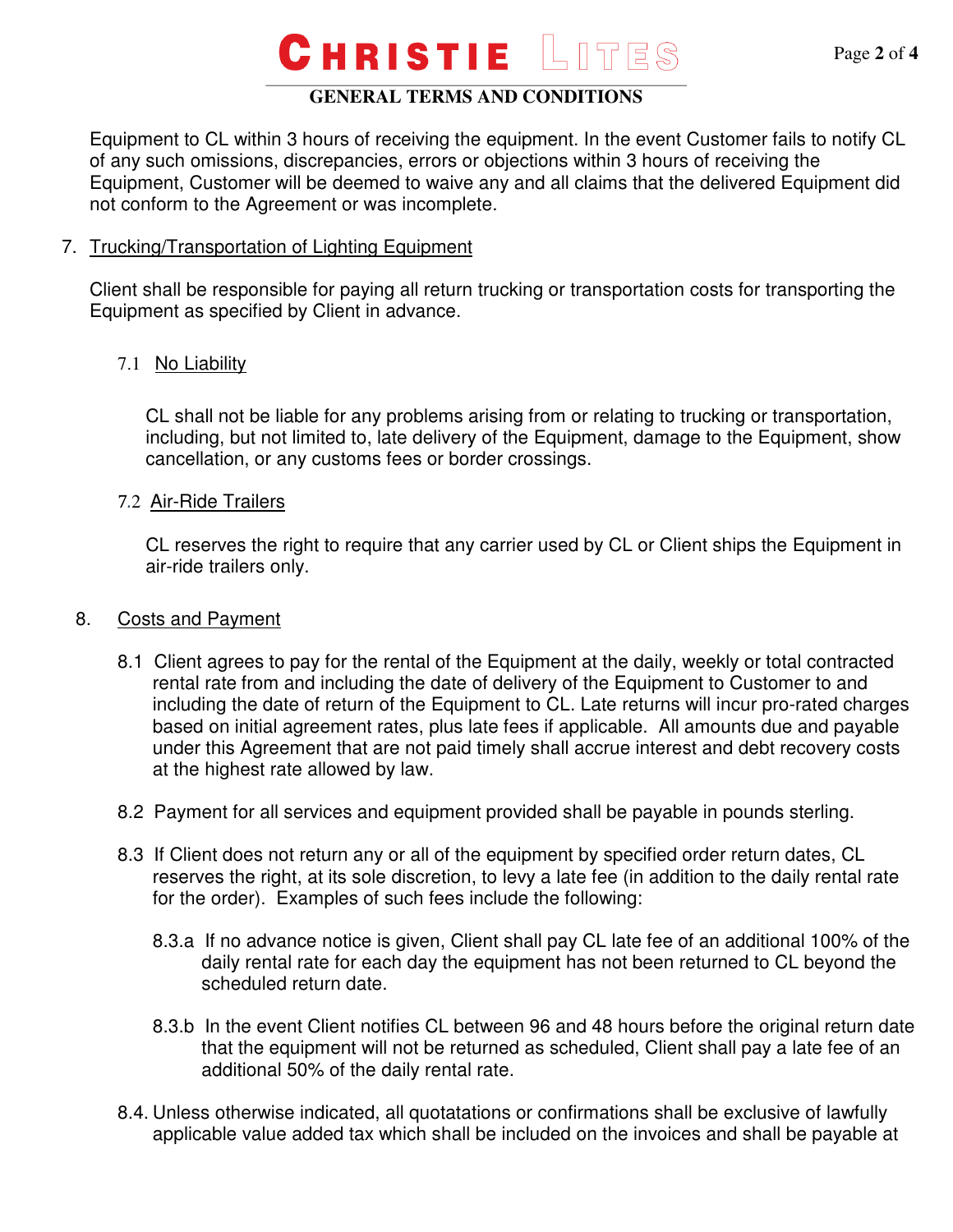### **GENERAL TERMS AND CONDITIONS**

the rate applicable at the payment date unless Client furnishes to CL lawful evidence of exemption.

- 8.5 Christie Lites reserves the right to request a deposit from Client in respect of a down payment for the Agreement Rate which shall be offset against the final invoicing rendered.
- 8.6 A surcharge of 4% is applied to all credit card transactions.
- 8.7 CL reserves the right to charge a Cancellation fee based on the amount of notice given prior to the scheduled date of delivery ranging from a minimum of any direct and indirect costs incurred by CL or its affiliates in securing and/or constructing materials for the agreement up to a full 100% of the contract rate.

### 9. Default

Either party may terminate an agreement upon the other party's default or breach of any of its obligations hereunder if such default or breach remains uncorrected for a period of three (3) days after receipt by the defaulting party from the other party of written notice of such default or breach. If a default by Client remains uncured following such time period, CL may, at its option, at any time, without demand or legal process, enter into the premises where the Equipment may be found and take possession of and remove the Equipment, without liability for the retaking. Client agrees that it shall be responsible for all consequential damages flowing from the breach of the Agreement, and that the prevailing party shall be entitled to recover all costs and expenses, including reasonable third party legal fees in any litigation arising out of the Agreement.

### 10. Termination

In the event of a termination for reasons other than material breach, CL shall be paid on a prorata basis for all actual costs incurred or services provided for the applicable Rental Period within thirty (30) days of Client's receipt and approval of an invoice from CL summarizing such costs.

### 11. Force Maejure

Although CL shall use all reasonable endeavours to discharge its obligations under the Agreement in a prompt and efficient manner, it does not accept responsibility for any failure or delay cuased by conditions beyond its contron such as, but not limited to, war, strickes, floods, acts of God, governmental restrictions, power failures, or damage/destruction of any network facilities or servers.

### 12. Indemnification

CL and the Client each agree to indemnify, defend, and forever save and hold harmless the other, their respective affiliates or related entities, artist(s), co-promoters (if any), and sponsors and their respective principals, shareholders, members, partners, officers, directors, employees, representatives, tenants, agents, contractors and volunteers (sometimes collectively referred to herein as the "Indemnitees" and individually as an "Indemnitee"), from and against any and all